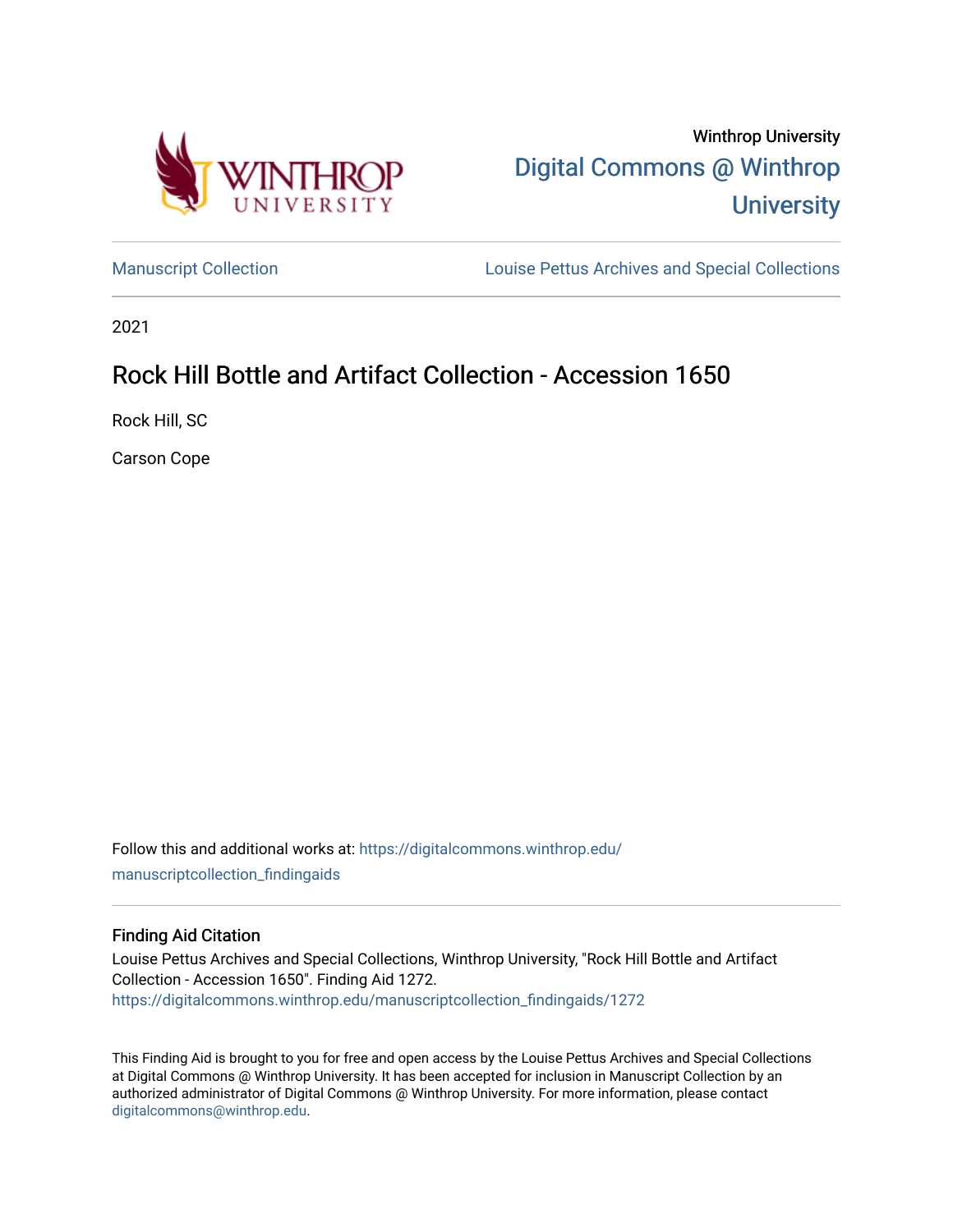### **WINTHROP UNIVERSITY LOUISE PETTUS ARCHIVES & SPECIAL COLLECTIONS**

## **MANUSCRIPT COLLECTION**

## **ACCESSION 1650**

## **ROCK HILL BOTTLE AND ARTIFACT COLLECTION**

ca. 1910-1960s

20 pieces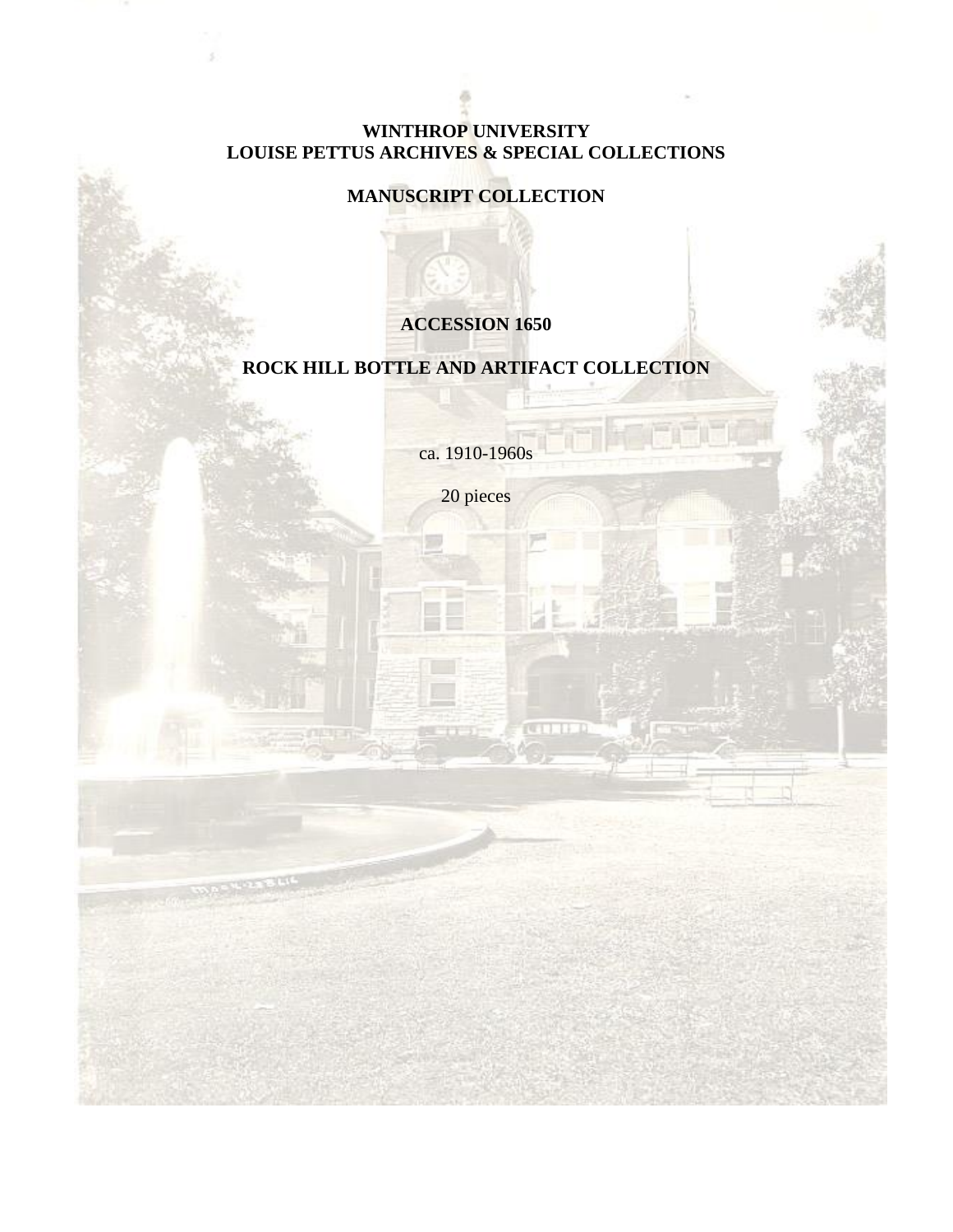#### **WINTHROP UNIVERSITY LOUISE PETTUS ARCHIVES AND SPECIAL COLLECTIONS**

#### **MANUSCRIPT COLLECTION**

ADDITIONS: \_\_\_, \_\_\_, \_\_\_\_

ACC. NO.: **1650** PROCESSED BY: Herbert Jones NO. OF SECTIONS: 2

#### **ROCK HILL BOTTLE AND ARTIFACT COLLECTION**

**I**

The Rock Hill Bottle And Artifact Collection was donated to the Winthrop University Archives and Special Collections by Carson Cope, on August 21, 2018.

> Linear feet of shelf space occupied: 1.0 Approximate number of pieces included: 20 pieces

Restrictions: Open to researchers under the rules and regulations of the Louise Pettus Archives & Special Collections at Winthrop University.

Literary Rights: For information concerning literary rights please contact the Louise Pettus Archives & Special Collections at Winthrop University.

Scope and Content Note: **This collection consists of glass bottles, jars, an ink well, and other glass containers excavated near the Rock Hill Printing and Finishing Company (The Bleachery) in Rock Hill, SC. There is also a horseshoe that was excavated as well. Many of the items were manufactured in Rock Hill, however some were made in other cities in the United States. These artifacts represent a snapshot into the history of the city by reflecting the habits of Rock Hill inhabitants from the early to mid-1900s.**

Related Collections: N/A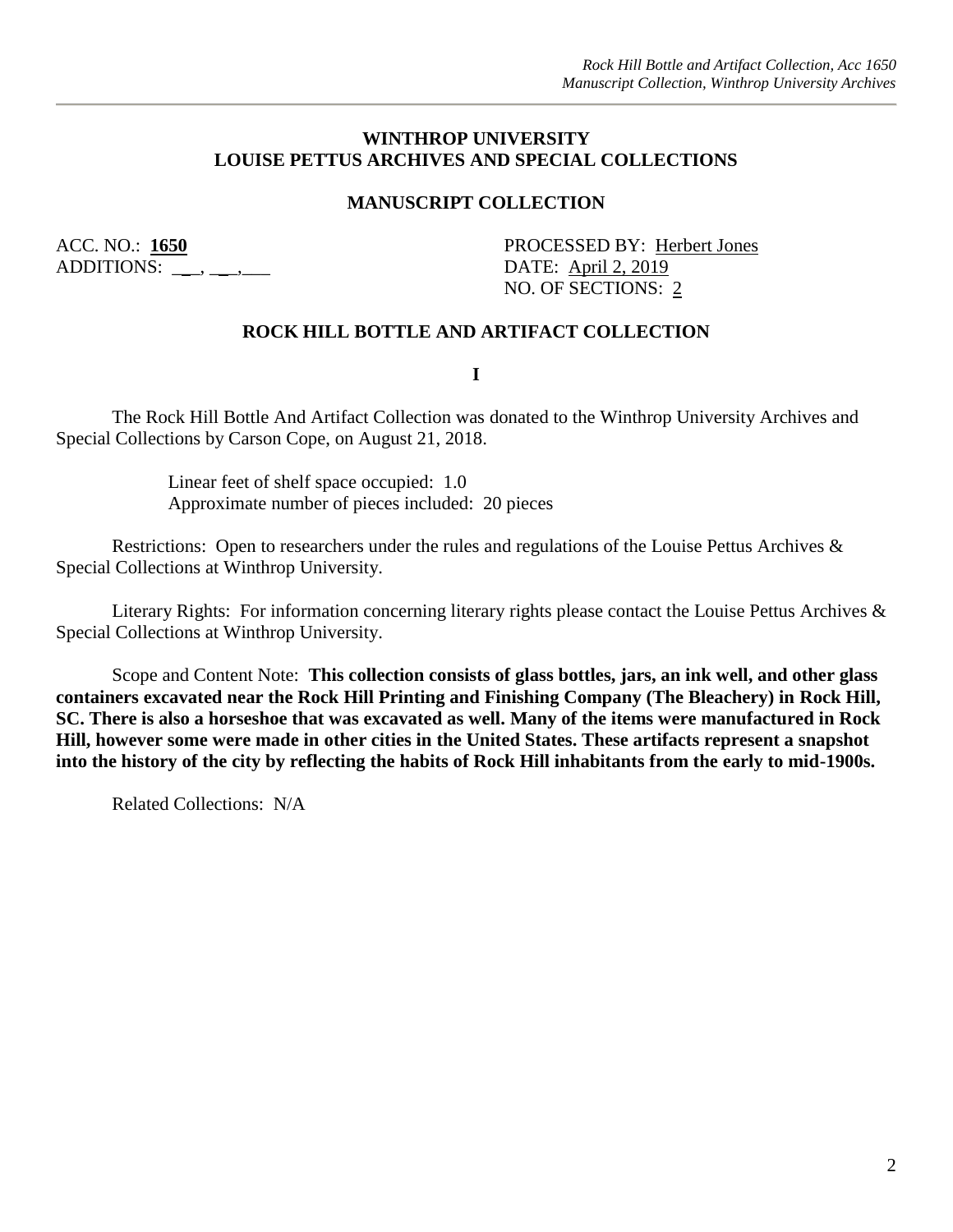## **II**

## **DESCRIPTION OF ITEMS**

| $\overline{\text{Box}}$ |                | <b>Item   Description</b>                                                            | Year | <b>Image</b> |
|-------------------------|----------------|--------------------------------------------------------------------------------------|------|--------------|
| $\mathbf{1}$            | $\mathbf{1}$   | AMERICAN BOTTLING COMPANY BEER<br>BOTTLE--Blown bottle and has an applied top to it. | 1910 |              |
| $1\,$                   | $\sqrt{2}$     | <b>NU-GRAPE</b><br>-Machine made                                                     | 1920 |              |
| $\mathbf{1}$            | $\overline{3}$ | <b>COCA COLA BOTTLE</b><br>-Made in Gaffney South Carolina. Machine Made.            | 1953 |              |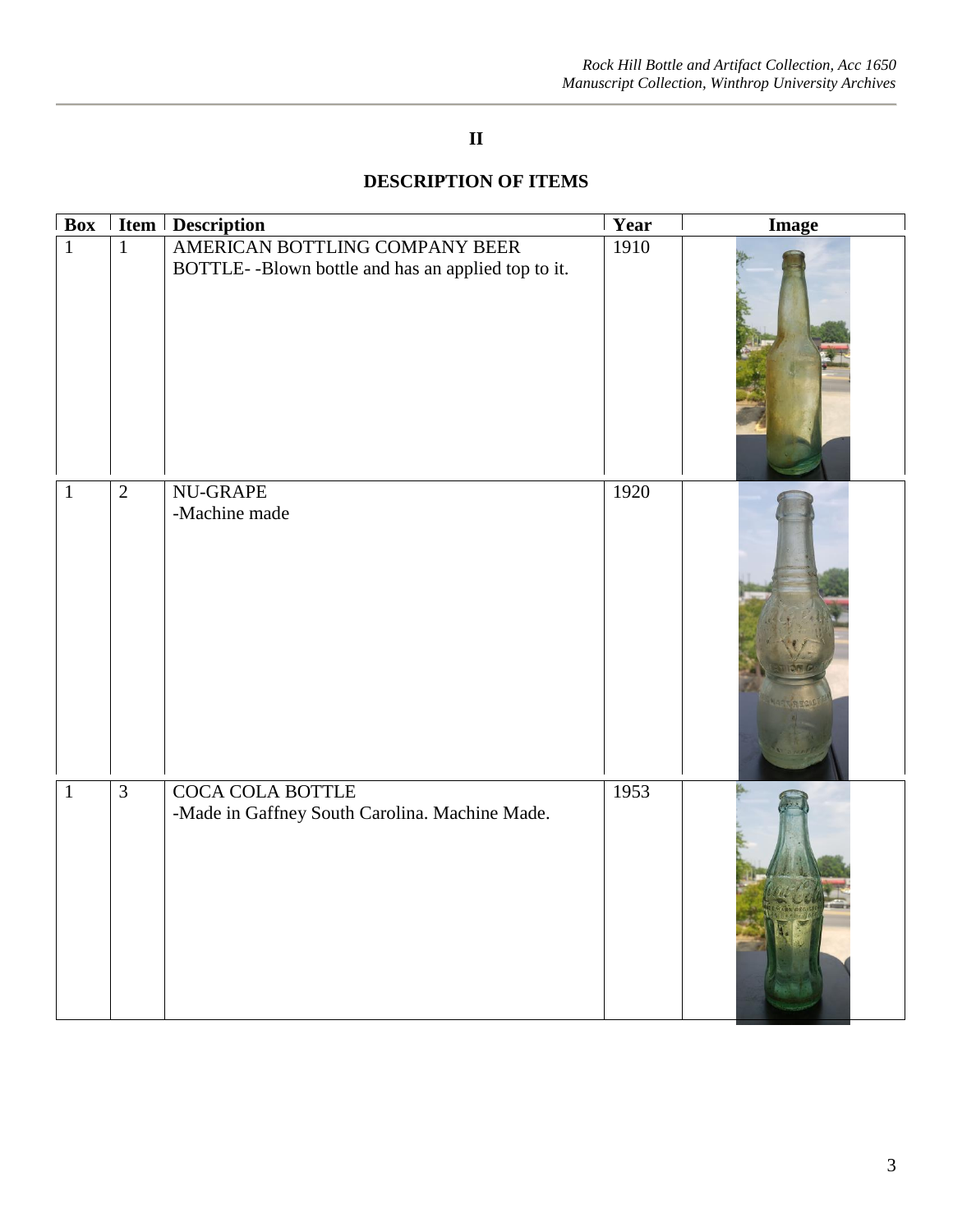| <b>Box</b>   | Item           | <b>Description</b>                                                   | Year  | <b>Image</b> |
|--------------|----------------|----------------------------------------------------------------------|-------|--------------|
| $\mathbf{1}$ | $\overline{4}$ | COCA COLA BOTTLE<br>-Made in Rock Hill, SC. Machine made bottle.     | 1945  |              |
| $\mathbf{1}$ | 5              | NEHI SODA BOTTLE<br>- Made in Columbus, GA. Machine made bottle.     | 1925  |              |
| $\mathbf{1}$ | 6              | COCA COLA BOTTLE<br>-Made in Rock Hill, SC. Machine made bottle.     | 1948  |              |
| $\mathbf{1}$ | $\overline{7}$ | <b>SLOAN'S LIINIMENT</b><br>-Machine made and bottle made in the USA | 1930s |              |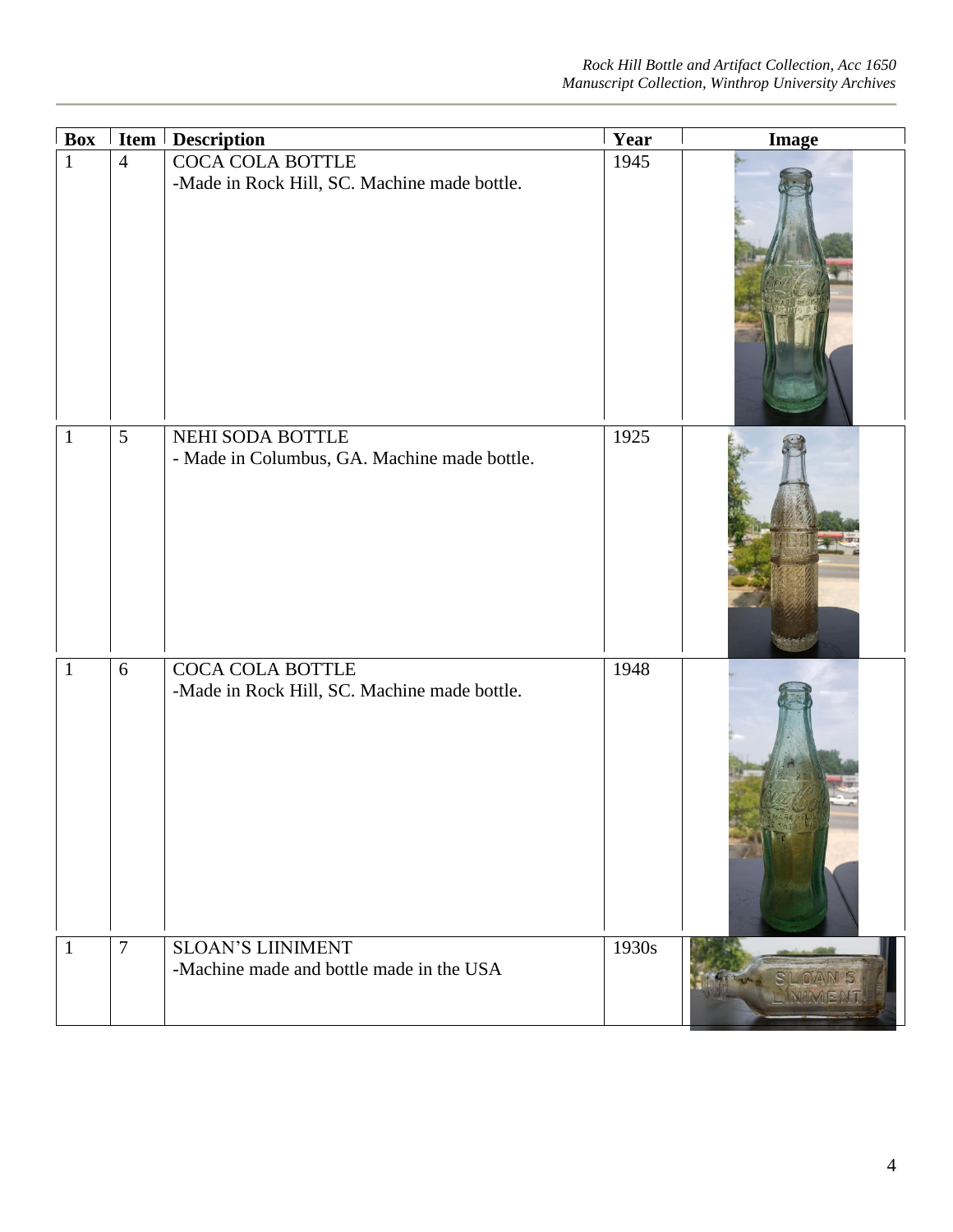| <b>Box</b>     |        | Item Description                                                   | Year  | <b>Image</b> |
|----------------|--------|--------------------------------------------------------------------|-------|--------------|
| $\mathbf{1}$   | 8      | <b>INK WELL</b><br>-Machine made.                                  | 1920s |              |
| $\mathbf{1}$   | 9      | POND'S COLD CREAM JAR<br>-Face cream and machine made.             | 1940s |              |
| $\mathbf{1}$   | $10\,$ | VICKS VAPOR RUB JAR<br>-Machine made                               | 1950s |              |
| $\mathbf{1}$   | 11     | <b>VICKS VAPOR RUB JAR</b><br>-Machine made                        | 1950s |              |
| $\mathbf{1}$   | 12     | <b>LISTERINE</b><br>-Machine made                                  | 1920s |              |
| $\overline{2}$ | 13     | WHISKEY BOTTLE<br>-Got a guy playing a fiddle on it. Machine made. | 1940s |              |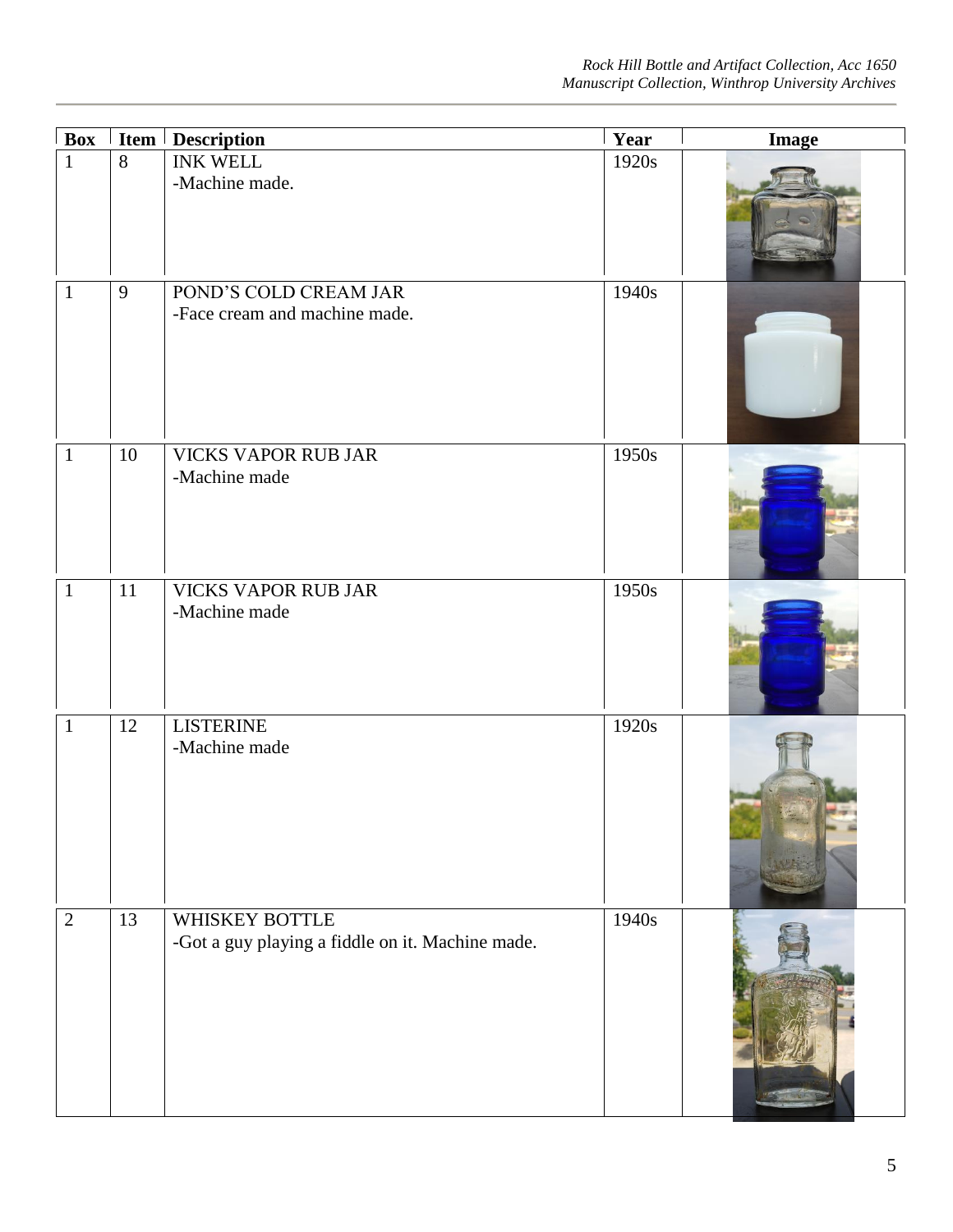| <b>Box</b>     |    | <b>Item   Description</b>                                                 | Year  | <b>Image</b> |
|----------------|----|---------------------------------------------------------------------------|-------|--------------|
| $\overline{2}$ | 14 | WHISKEY BOTTLE<br>-Continental distilling corporation. Machine made.      | 1940s |              |
| $\overline{2}$ | 15 | DR. W.B CALDWELL'S SYRUP PEPSIN<br>-Machine made in Monticello, Illinois. | 1930s |              |
| $\overline{2}$ | 16 | <b>MASON JAR LID</b><br>-Machine made and it is made of milk glass.       | 1940s |              |
| $\overline{2}$ | 17 | <b>HORSESHOE</b>                                                          | 1910s |              |
| $\overline{2}$ | 18 | PEPSI COLA BOTTLE<br>-Made in Rock Hill, SC.                              | 1930s |              |